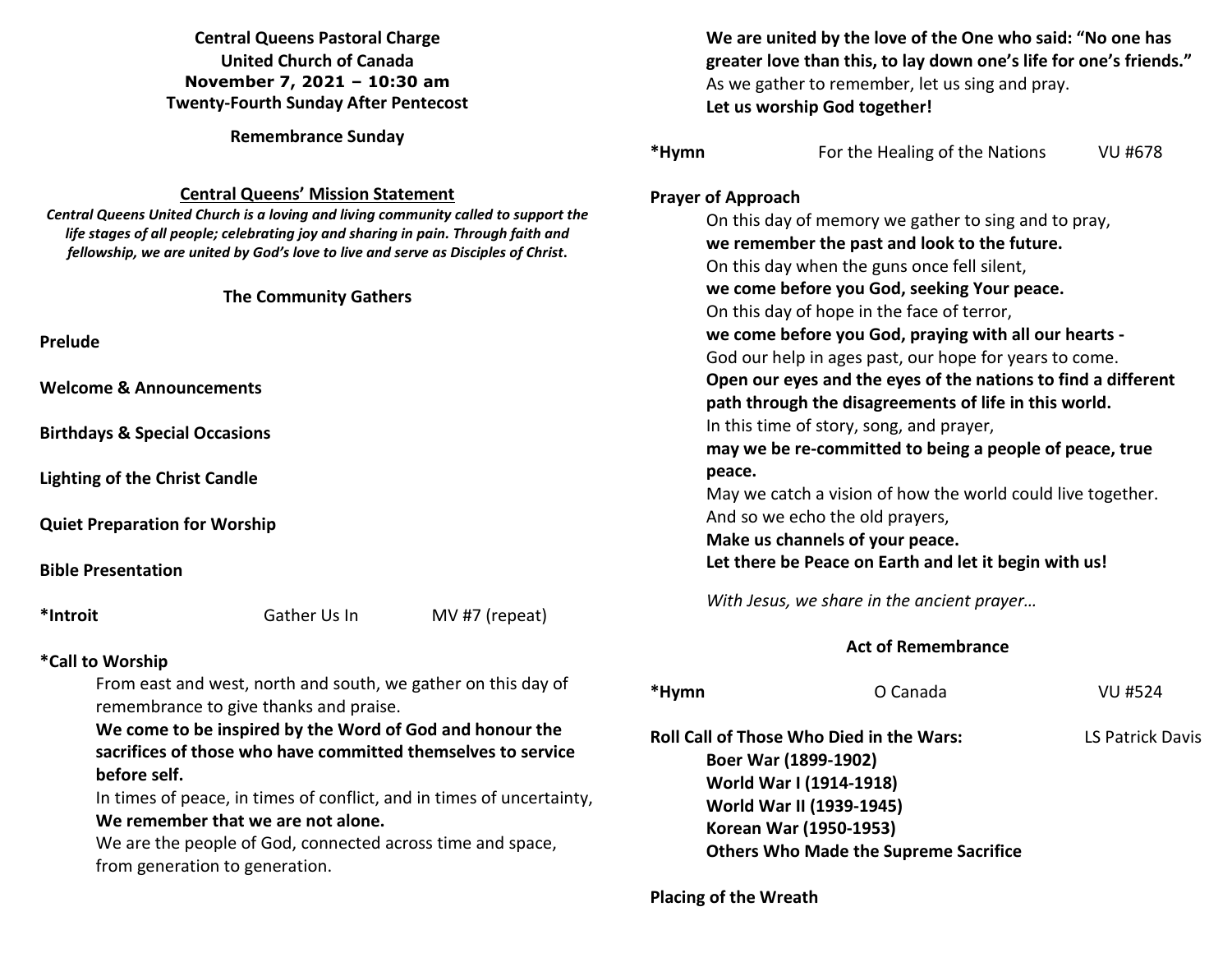**The Response:** They shall not grow old, as we that are left grow old.  **At the going down of the sun and in the morning, we will remember them.** 

**The Last Post** 

**Two minutes of Silence** 

**Reveille** 

## **\*God Save the Queen**

## **Prayer of Confession**

Holy One, when our lives are comfortable and we live in relative safety, it can be all too easy to forget that what we enjoy today has come at a great cost. For some, the price was their last breath. For others, it was wounds to body, mind, or spirit. Our inability to resolve conflicts through peaceable means has caused harm beyond measure.

## **Forgive us for using violence as a way to resolve our differences.**

 On days like this, we remember those who defend our freedoms and we say "Lest we forget." Yet, too often we forget that the wounds to mind and spirit can last a lifetime.

## **Forgive us for not remembering once the poppies have been put away.**

 Jesus said, "Blessed are the peacemakers," but we have often focused on what divides us rather than on what can bring us together.

# **Forgive us for our reluctance to do the hard work of peacemaking.**

For all these things, and for those which we name before you now in the silence of our hearts, forgive us…

 *Silent Prayer and Reflection* 

# **Words of Assurance**

 Jesus said, "God did not send Jesus into the world to condemn the world, but in order that the world might be saved through him." (*John 3:17*)Receive the Good News: in Christ, we are

forgiven! Our loving God desires that all people, indeed the whole world, be restored to right relationship with God and one another, so that we might live together in peace.

# **Presentation of Our Gifts**

# **Offertory Invitation**

| <b>Offertory</b> | Praise God from Whom All Blessings Flow | VU #541 |
|------------------|-----------------------------------------|---------|
|                  |                                         |         |

# **\*Presentation of Offering**

# **\*Offertory Prayer**

**God of abundance, we thank you for the gifts that we present to you now. We ask that you receive them and bless them. May they enable us to serve the world in ways that inspire hope and make your love known. In Jesus' name, we pray. Amen.** 

# **Listening for the Word**

| <b>Sacred Word</b>      |                                                               |         |
|-------------------------|---------------------------------------------------------------|---------|
|                         | Micah $4:1-5$                                                 |         |
|                         | Responsive Psalm 107:1-9, 33-37 (Part One & Four) VU #831-832 |         |
|                         | <b>Matthew 23:1-12</b>                                        |         |
|                         | For the Word of God in scripture,                             |         |
|                         | for the Word of God among us,                                 |         |
|                         | for the Word of God within us,                                |         |
|                         | thanks be to God.                                             |         |
| Anthem                  |                                                               |         |
| Sermon                  |                                                               |         |
| <b>Reflective Music</b> |                                                               |         |
|                         | <b>Responding to the Word</b>                                 |         |
|                         | <b>Prayers of Thanksgiving and Intersession</b>               |         |
| *Hymn                   | God, Make Us Servants of Your Peace                           | VU #676 |
|                         |                                                               |         |
|                         |                                                               |         |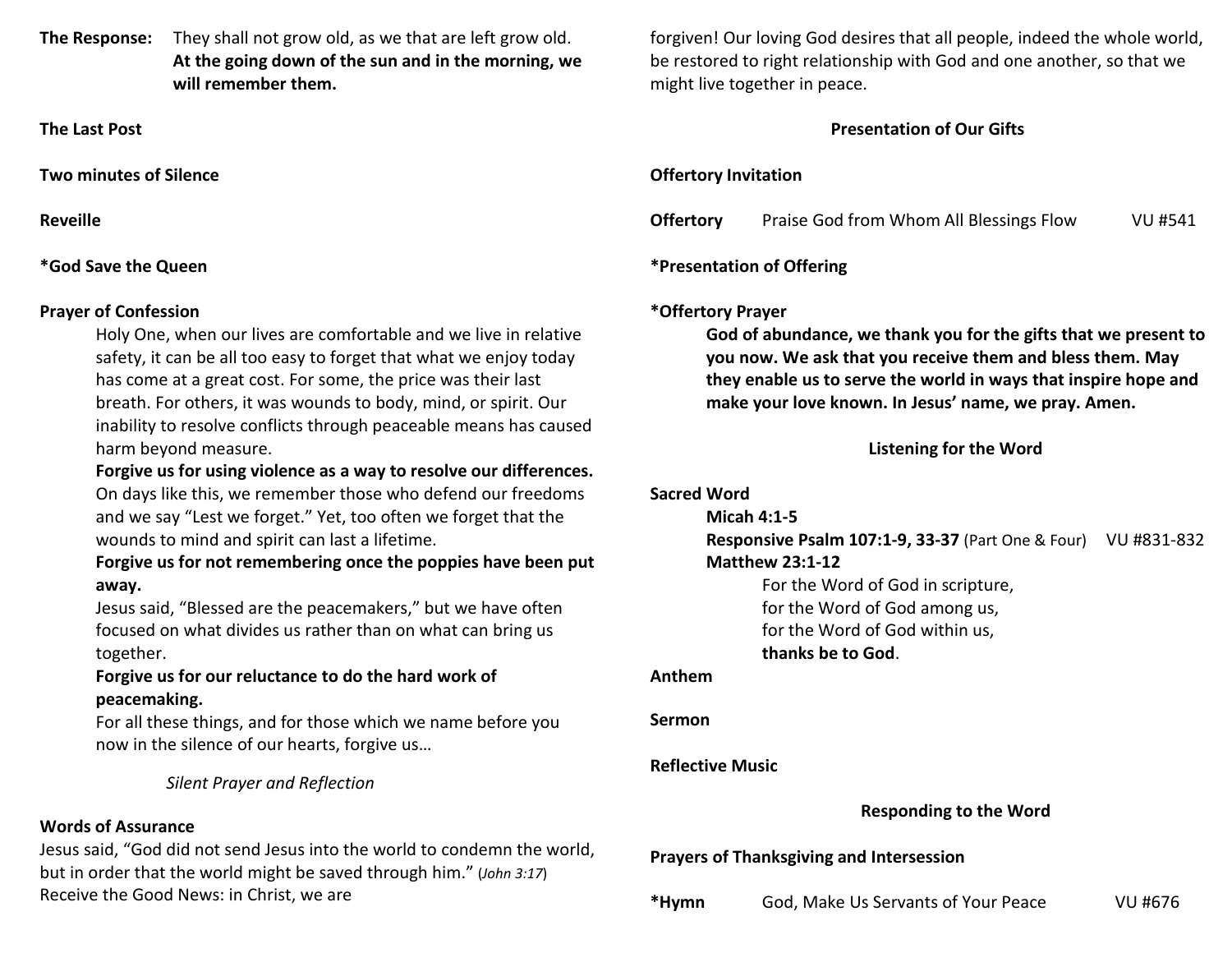### **\*Blessing**

| *Choral Benediction                        | Go Now in Peace               | VU #964 |
|--------------------------------------------|-------------------------------|---------|
| Postlude<br>* Please stand as you are able |                               |         |
| <b>Ministers</b>                           | All of us                     |         |
| <b>Clergy</b>                              | <b>Rev Greg Davis</b>         |         |
| Office Hours                               | Tuesday, Wednesday & Thursday |         |
|                                            | $9 am - 12 pm$                |         |
| Office Phone                               | 902-964-2291                  |         |
| Email                                      | minister@cquc.ca              |         |
| <b>Ministry of Music</b>                   | <b>Kirk Neville</b>           |         |
| Website                                    | https://cquc.ca/index.htm     |         |
| Phone                                      | 902-786-9222                  |         |
| Email                                      | nevillevurry1@hotmail.com     |         |
| <b>Church Office</b>                       |                               |         |
| <b>Office Hours</b>                        | Wednesday & Thursday          |         |
|                                            | $9$ am $-12$ pm               |         |
| Phone                                      | 902-964-2221                  |         |
| Email                                      | office@cquc.ca                |         |
|                                            |                               |         |

**A Warm Welcome to All** – We are delighted you've joined us. May God's word today strengthen your faith, inspire curiosity and learning, and motivate your service of others. All are welcome.

**Today's Bulletins** are place in loving memory of Nick Gustanoff and Dolly Perry. Lovingly remembered by daughter, Gena Yeo and family.

### **Life and Work of Our Church**

**Greg's Office Hours:** Tuesday, Wednesday and Thursday from 9 am – 12 pm. If anyone is in the hospital or would like a visit from Greg, please call him at 902-964-2291. If you wish to meet with Greg outside the scheduled hours, please call 902-964-2291 or email minister@cquc.ca for an appointment.

**In-Church Services:** Registration is **required**. To register, please call 902-964-2221 or email office@cquc.ca. Masks are **required.** If you are registering **after 12 pm Thursday**, please text or call Velda at 902-940- 7674.

**CQUC Praise Service** will be held next Sunday, November 14<sup>th</sup>, at 7 pm. Music by Central Queens Musical Friends, Sarah Weeks and Kirk Neville. Admission is free. Free will offering graciously accepted. To attend, please register by calling the church office at 902 964-2221. All COVID-19 guidelines will be in place. Hope to see you there!

**FundScrip** – Next order date will be November 14<sup>th</sup>. You can reach Janet by email (jhowes1969@gmail.com) or by phone (902-393-1527). Ordering will be every 2 weeks. E-transfers accepted. The promotions for November and December are: Swiss Chalet/Montana's - 10%; Winner's/Homesense - 8%; Boston Pizza - 10%; Shell - 3%; Staples - 4%; Old Navy/Gap - up to 9%; Giant Tiger - 5%.

**Scent-Free** – *"No scents makes good sense."* Recognizing that some of our church attendees have sensitivity and/or allergic reactions to various fragrant products, you are asked not to use scented products. Thank you for your cooperation so that everyone can attend our church.

**E-Transfers** – Central Queens United Church is set up to accept E-Transfers. If you wish to give your offerings through E-Transfer, please send via email to veldabertram@gmail.com.

**A Walk on the Wild Side** – Would you like to learn more Uppity Women of the Bible? Join Greg in the church parlour on Thursday mornings at 10 am for a seven-week journey (ending November 25<sup>th</sup>) as you explore the first uppity woman – Ruth!!

**Official Board** will meet on Thursday, November 18<sup>th</sup>, at 7 pm at the church.

**Central Queens Emmaus Walkers** – Come join us as we walk and chat every Thursday at 12 pm. Be sure to check Facebook each week to see where we will be meeting. All are welcome.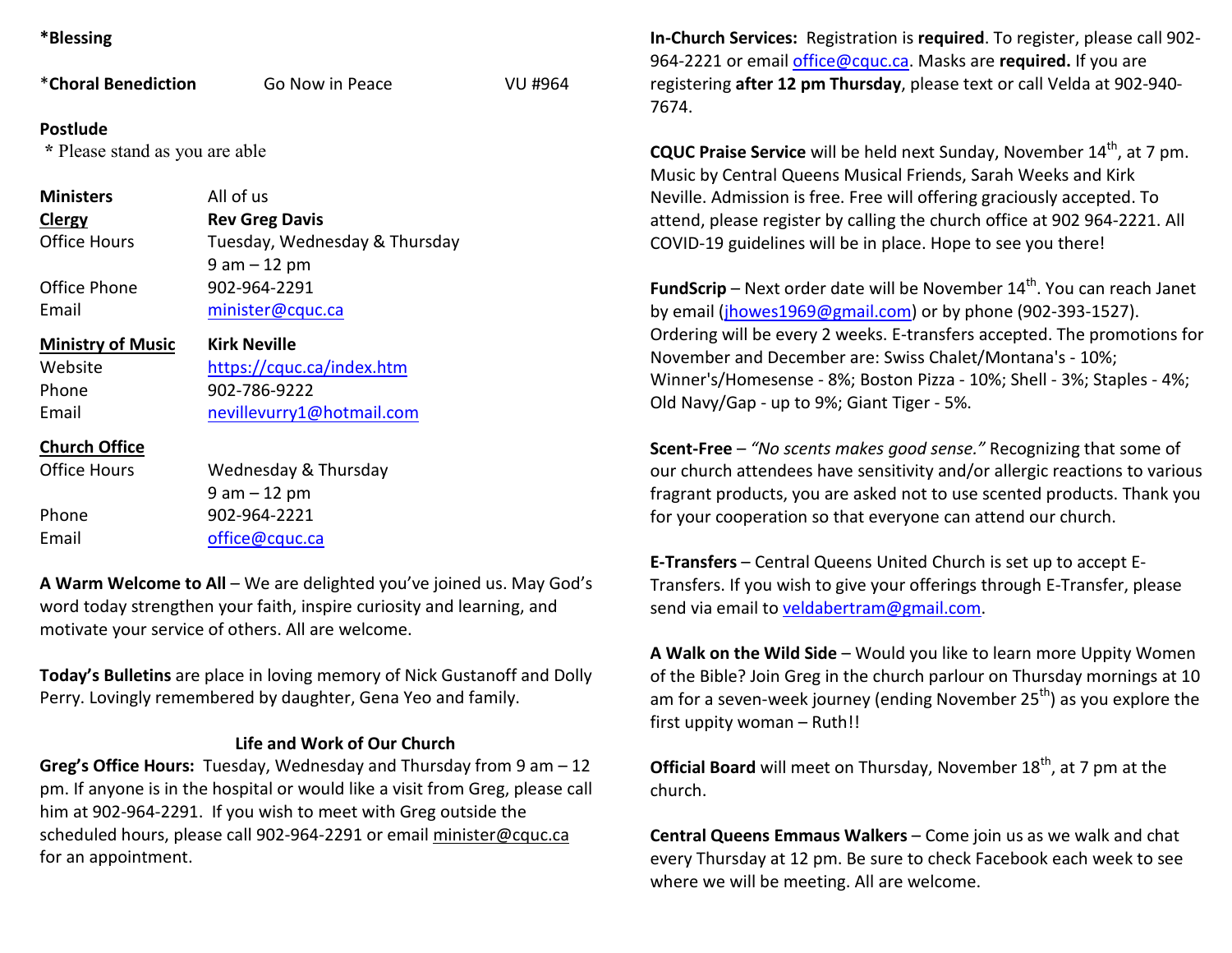**Central Queens United Church Annual Frozen Pie Sale** – Central Queens United Church is once again holding their annual frozen pie sale till next Sunday, November 14<sup>th</sup>. These delicious, taste like homemade, 8" frozen pies are a popular purchase as gifts, hosting, or just a quick evening dessert craving! Flavours include: apple, pecan, strawberry/rhubarb, blueberry, cherry, caramel apple, no sugar apple, classic berry, pumpkin. Price: \$7/pie except \$8 for pecan. Pie pick-up will be the first week in December at the church, at which time customers will be notified. To order, contact Lois at 902-621-0669.

**Bookworms United** will discuss **The Rose Code** by Kate Quinn on Wednesday, December  $1<sup>st</sup>$ , in the church parlour. All welcome! Contact Liz Spangler for more information.

**Gifts with Vision** are an opportunity for you to make a difference in someone's life. The Gifts with Vision catalogue and website are full of gifts that make a difference in people's lives throughout Canada and across the world. If you are searching for ways to help people whose lives are being significantly disrupted by COVID-19, both here in Canada and across the world, there are several online gifts that are directly related to challenges surrounding COVID-19. Each Gift with Vision provides support for specific Mission & Service partners for special projects. Select gifts online at giftswithvision.ca and help save and transform lives!

#### **Community News**

**Remembrance Day Service at Wheatley River** – Due to COVID-19, a formal Remembrance Day Service **will not** be held in Wheatley River, either at the Cenotaph or in the Hall. You may still observe this day and all that it means by placing a wreath or a poppy at the monument on November  $11^{th}$ .

**Hunter River & Area Community Remembrance Day Service** will be held on Thursday, November 11<sup>th</sup>, at 10 am. Due to COVID-19, this will be an outdoor service at the Veterans Memorial located at the Hunter River Presbyterian Church. Masks are required if you are unable to social distance. Hunter River Community Council will host a reception following the service at the Community Center. Everyone over the age of 12 will require proof of vaccination.

**Winsloe United Church Chili Dinner** will be held on Saturday, November 13<sup>th</sup>, from 3:00 pm to 5:00 pm. *TAKE-OUT ONLY*. Tickets \$10. For tickets, contact the church office at 902-368-1233 or Faye (after 6:00 pm) at 902-368-1175. No tickets available at the door.

**The 11th annual Drive Thru Living Nativity** will be taking place on December 3- 5th from 5:30 to 8:00pm at the home of Chrys and Doreen Jenkins at 6452 Route 19 in Canoe Cove. There will be live animals. lots of lights, shepherds, kings, angels, Joseph, Mary. Christmas choir and on Saturday there will be drummers. Freewill donations will be accepted for the Lennon Recovery House. A recovery home on Prince Edward Island for those battling with addictions and their mental health available to Islanders that provides a safe, reliable home for those ready to get their life back.

**Christmas Trees** – Due to a Christmas tree plantation which needs thinning for a rider way and wildlife, a lot of Christmas trees will be cut during December. If interested, you can collect one on any Saturday afternoon in December. They are free. For questions, call David at 783-377-4203.

#### **A Prayer**

 God of peace and gentleness we remember with deep sorrow the fault, fear, and failure that repeatedly leads to the forming of enemies, the escalation of hatred and to war.

We repent of our complicity in cycles of violence for colluding with anger or defaulting to patterns of hostility.

#### We pray,

 as we remember those who have suffered as a result of our forgetfulness or our inhumanity one to another, that we may also disarm our desire to overpower, capture or vanquish.

Help us to resist peacefully every form of violence so that we can follow you in ways of gentleness and justice, continually resolving to form life-giving relationships, strengthened by the forgiveness of Jesus the fearlessness of the Spirit the transforming love of the Creator. Amen *Author Unknown*